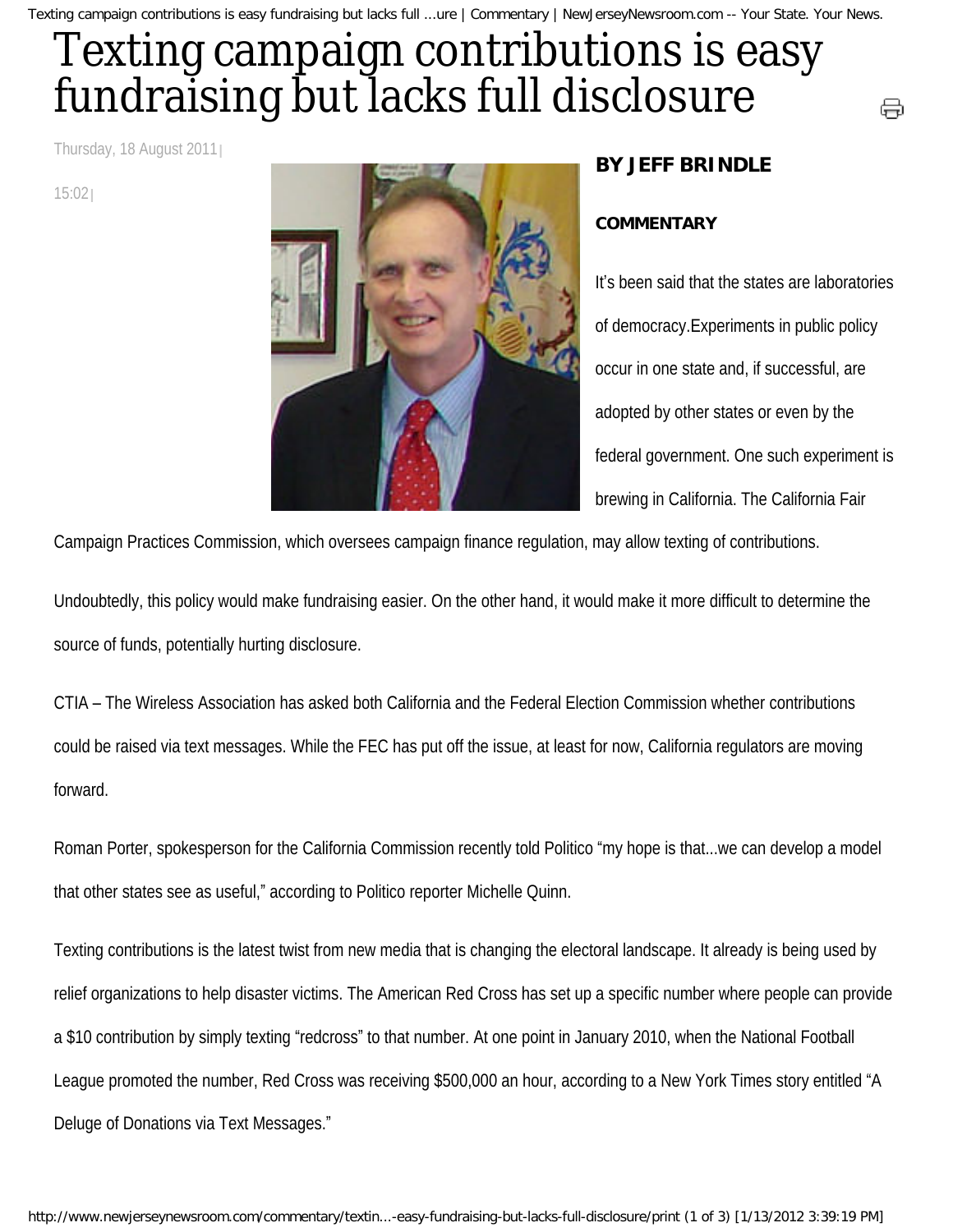Texting campaign contributions is easy fundraising but lacks full ...ure | Commentary | NewJerseyNewsroom.com -- Your State. Your News.

Regarding campaign fundraising, new media presents candidates with novel and potentially lucrative ways of raising money. Like various forms of online fundraising, text messaging lends itself to cultivating the fields of small donors. That's good.

Yet, while texted contributions may open the door to a new way of political participation, it represents another in a long line of challenges facing disclosure agencies.

As I mentioned in an earlier column on online fundraising, by discarding the traditional direct contribution arrangement between donor and candidate, accurate disclosure may be impaired. Especially in the final days of a campaign, incomplete or erroneous reporting may occur.

These issues are serious enough that they made the nation's major campaign finance regulator, Federal Election Commission, hesitate to approve texted contributions. When CITA-The Wireless Association asked the agency to issue an advisory opinion on this question, the FEC said no, at least initially.

According to Quinn, the Politico reporter, "the FEC said it was concerned that text contributions would make it more difficult to determine whether corporate funds were being used for political contributions or to keep anonymous donors from exceeding the \$50 reporting thresholds."

A spokesperson for the FEC told her the question could be revisited because the opinion was in response to a specific set of questions.

Despite the initial thumbs down reaction by the FEC, the California Commission seems poised to act. And who knows when ELEC will face a similar request?

There is no doubt that new media, as well as the Wild West atmosphere hovering over campaign finance law in general, is keeping regulators on their toes.

While we at the Commission will be interested to see how California goes about regulating texting, we are not going to sit around waiting. Texting of contributions is sure to present a challenge to disclosure at some point in New Jersey. Therefore, staff at the Commission already is looking at ways to insure that texted contribution activity gets the same light shined on it as all other forms of fundraising.